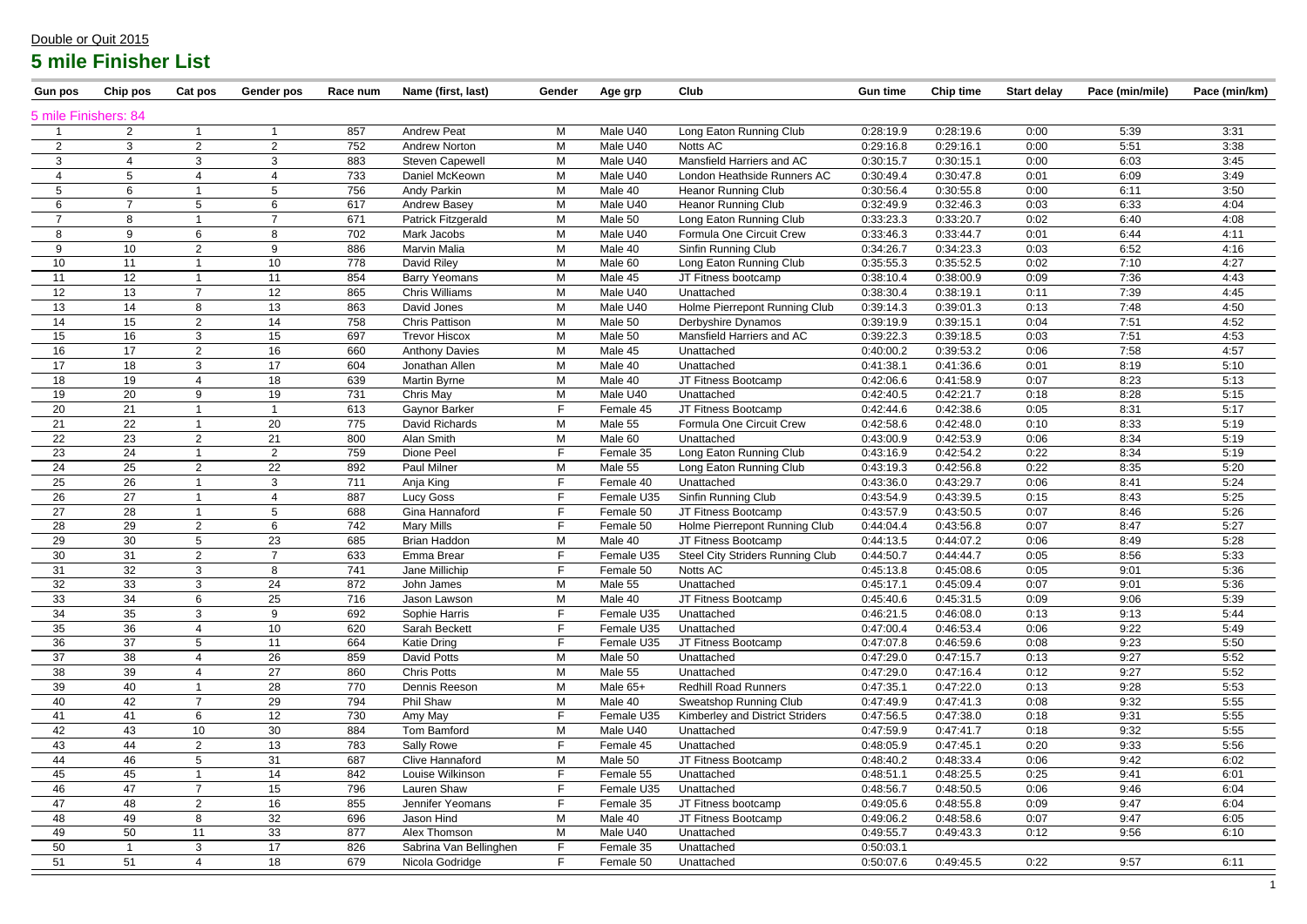## Double or Quit 2015 **5 mile Finisher List**

| <b>Gun pos</b>  | Chip pos        | Cat pos                  | <b>Gender pos</b> | Race num | Name (first, last)       | Gender | Age grp    | Club                           | <b>Gun time</b> | <b>Chip time</b> | <b>Start delay</b> | Pace (min/mile) | Pace (min/km) |
|-----------------|-----------------|--------------------------|-------------------|----------|--------------------------|--------|------------|--------------------------------|-----------------|------------------|--------------------|-----------------|---------------|
| 52              | 52              | 2                        | 19                | 881      | Jayne Threlfall          |        | Female 40  | Jog Derbyshire                 | 0:50:42.9       | 0:50:16.1        | 0:26               | 10:03           | 6:14          |
| 53              | 53              | 3                        | 34                | 628      | Shaun Borrill            | M      | Male 45    | <b>Breaston Running Club</b>   | 0:50:45.5       | 0:50:20.4        | 0:25               | 10:04           | 6:15          |
| 54              | 54              | 5                        | 20                | 603      | <b>Chantal Allen</b>     |        | Female 50  | <b>Wilne Runners</b>           | 0:52:30.3       | 0:52:08.7        | 0:21               | 10:25           | 6:28          |
| 55              | 55              | 6                        | 35                | 816      | Peter Sturgess           | M      | Male 50    | Long Eaton Running Club        |                 | 0:52:10.0        | 0:22               | 10:26           | 6:28          |
| 56              | 56              | 3                        | 36                | 641      | <b>Steve Case</b>        | M      | Male 60    | Jog Derbyshire                 | 0:52:44.1       | 0:52:17.2        | 0:26               | 10:27           | 6:29          |
| 57              | 58              | 5                        | 37                | 725      | Peter Lythgoe            | M      | Male 55    | Unattached                     | 0:52:51.9       | 0:52:40.9        | 0:11               | 10:32           | 6:32          |
| 58              | 57              | 6                        | 38                | 760      | Paul Phillips            | M      | Male 55    | Unattached                     | 0:52:52.1       | 0:52:25.9        | 0:26               | 10:29           | 6:30          |
| 59              | 59              | 3                        | 21                | 708      | Rebecca Kidd             |        | Female 40  | Unattached                     | 0:52:52.6       | 0:52:43.6        | 0:09               | 10:32           | 6:33          |
| 60              | 60              | 6                        | 22                | 667      | Fiona Faulkner           |        | Female 50  | Unattached                     | 0:53:03.2       | 0:52:45.5        | 0:17               | 10:33           | 6:33          |
| 61              | 61              | $\overline{4}$           | 23                | 793      | Lynne Shacklock          |        | Female 40  | Unattached                     | 0:53:15.2       | 0:52:52.6        | 0:22               | 10:34           | 6:34          |
| 62              | 62              | 12                       | 39                | 719      | <b>Carl Levitt</b>       | M      | Male U40   | Unattached                     | 0:53:39.4       | 0:53:13.4        | 0:26               | 10:38           | 6:36          |
| 63              | 63              | 8                        | 24                | 712      | Petra Kucerova           |        | Female U35 | Unattached                     | 0:54:27.4       | 0:54:12.9        | 0:14               | 10:50           | 6:44          |
| 64              | 64              | 9                        | 25                | 638      | Joanne Brown             |        | Female U35 | Unattached                     | 0:55:01.0       | 0:54:45.0        | 0:15               | 10:57           | 6:48          |
| 65              | 66              | $\overline{2}$           | 26                | 871      | <b>Bis Whatling</b>      |        | Female 55  | Derwent Runners (Derby)        | 0:55:02.3       | 0:54:52.8        | 0:09               | 10:58           | 6:49          |
| 66              | 65              | $\overline{4}$           | 40                | 801      | Mark Smith               | M      | Male 45    | Unattached                     | 0:55:06.1       | 0:54:49.1        | 0:17               | 10:57           | 6:48          |
| 67              | 67              | 13                       | 41                | 608      | Jason Atkin              | M      | Male U40   | JT Fitness Bootcamp            | 0:55:30.2       | 0:55:21.7        | 0:08               | 11:04           | 6:52          |
| 68              | 68              | 10                       | 27                | 851      | Lyndsey Wright           |        | Female U35 | <b>Notts Women Runners</b>     | 0:56:35.9       | 0:56:22.1        | 0:13               | 11:16           | 7:00          |
| 69              | 69              |                          | 28                | 678      | Jayne Giles              |        | Female 60+ | Unattached                     | 0:57:07.1       | 0:56:51.7        | 0:15               | 11:22           | 7:03          |
| 70              | 70              | 11                       | 29                | 773      | Latia Renshaw            |        | Female U35 | Unattached                     | 0:57:27.7       | 0:57:12.7        | 0:15               | 11:26           | 7:06          |
| 71              | 71              | 12                       | 30                | 624      | Zoe Bingham              |        | Female U35 | Unattached                     | 0:58:06.5       | 0:57:46.1        | 0:20               | 11:33           | 7:10          |
| 72              | 72              | 13                       | 31                | 668      | <b>Harriet Faulkner</b>  |        | Female U35 | Unattached                     | 0:58:27.8       | 0:58:09.8        | 0:17               | 11:37           | 7:13          |
| 73              | 73              | $\overline{2}$           | 32                | 635      | <b>Christine Bridges</b> |        | Female 60+ | <b>Notts Women Runners</b>     | 1:01:20.3       | 1:01:07.9        | 0:12               | 12:13           | 7:35          |
| 74              | 74              | 3                        | 33                | 798      | Mary Slater              |        | Female 60+ | <b>Notts Women Runners</b>     | 1:01:27.6       | 1:01:13.7        | 0:13               | 12:14           | 7:36          |
| 75              | 75              | 5                        | 42                | 674      | Scott Freeman            | M      | Male 45    | Unattached                     | 1:02:35.7       | 1:02:10.6        | 0:25               | 12:26           | 7:43          |
| 76              | 76              |                          | 34                | 839      | Nicola Webb              |        | Female 35  | <b>Chesapeake Road Runners</b> | 1:03:25.3       | 1:03:05.1        | 0:20               | 12:37           | 7:50          |
| $\overline{77}$ | $\overline{77}$ | 5                        | $\overline{35}$   | 814      | <b>Chris Storer</b>      |        | Female 35  | <b>Beeston AC</b>              | 1:04:36.4       | 1:04:25.0        | 0:11               | 12:53           | 8:00          |
| 78              | 78              | 14                       | 36                | 615      | <b>Stacey Barr</b>       |        | Female U35 | <b>Notts Women Runners</b>     | 1:06:44.3       | 1:06:26.9        | 0:17               | 13:17           | 8:15          |
| $\overline{79}$ | 79              | 15                       | 37                | 831      | <b>Rachael Walker</b>    |        | Female U35 | <b>Notts Women Runners</b>     | 1:06:45.1       | 1:06:27.8        | 0:17               | 13:17           | 8:15          |
| 80              | 80              | 16                       | 38                | 704      | <b>Heather Jones</b>     |        | Female U35 | Unattached                     | 1:07:47.9       | 1:07:32.5        | 0:15               | 13:30           | 8:23          |
| 81              | 81              | 3                        | 39                | 691      | <b>Sharon Harris</b>     |        | Female 55  | <b>Ilkeston Running Club</b>   | 1:08:14.0       | 1:07:49.5        | 0:24               | 13:33           | 8:25          |
| 82              | 82              | $\boldsymbol{\varDelta}$ | 40                | 868      | Julia Gartside           |        | Female 60+ | <b>Midland Nordic Walking</b>  | 1:09:31.3       | 1:09:07.5        | 0:23               | 13:49           | 8:35          |
| 83              | 83              | 3                        | 41                | 681      | Helen Green              |        | Female 45  | Unattached                     | 1:10:42.8       | 1:10:27.0        | 0:15               | 14:05           | 8:45          |
| 84              | 84              | $5\overline{)}$          | 42                | 869      | Jane Rodgers             |        | Female 60+ | <b>Midland Nordic Walking</b>  | 1:11:41.7       | 1:11:18.3        | 0:23               | 14:15           | 8:51          |

Number of records: 84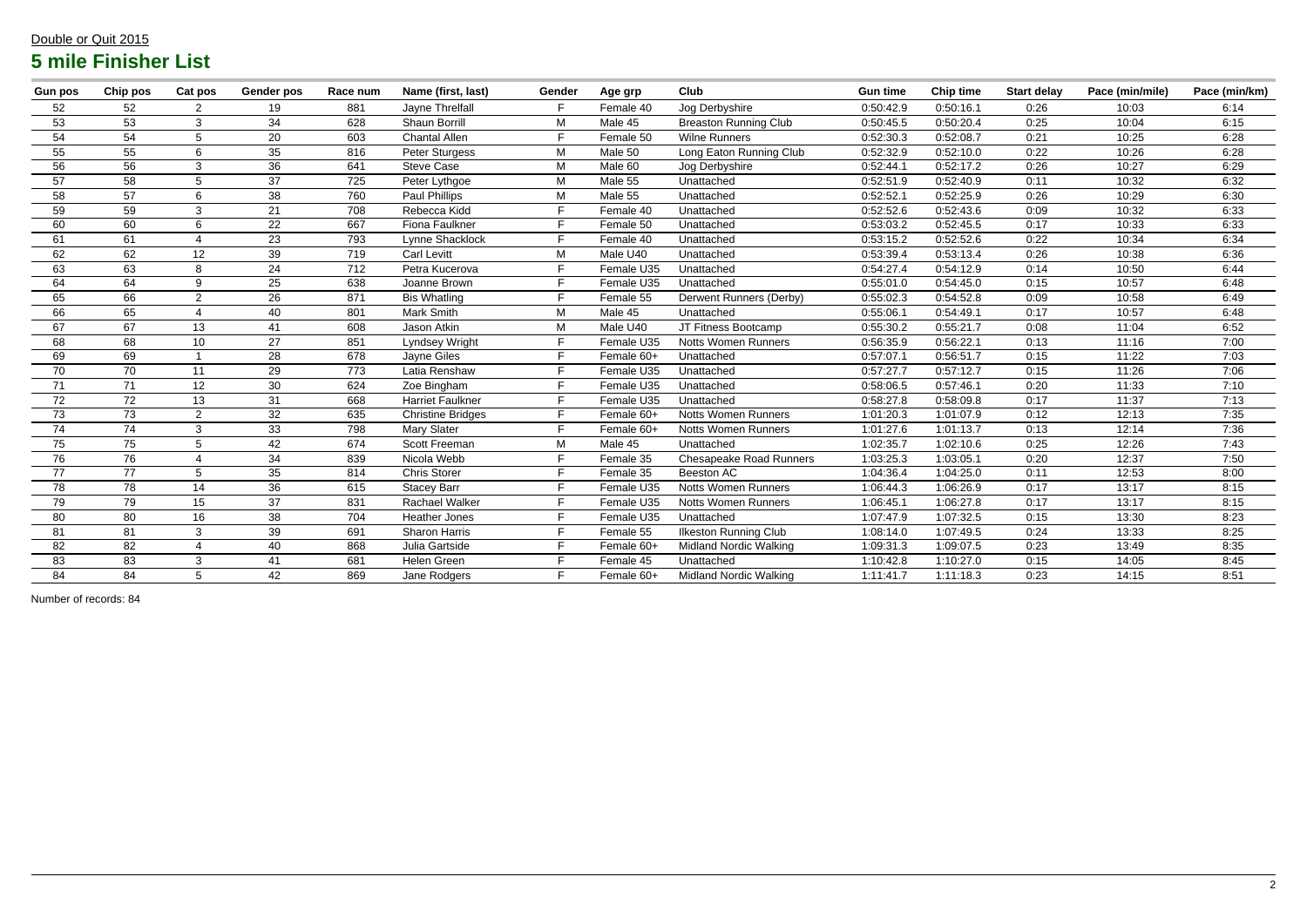| <b>Gun pos</b>         | Chip pos       | Cat pos         | Gender pos      |     | Race num Name (first, last) |    | Gender Age grp | Club                                     | <b>Gun time</b> | <b>Chip time</b> | <b>Start delay</b> | Pace (min/mile) | Pace (min/km) | Lap 1 | Lap 2 | Pos gain       |
|------------------------|----------------|-----------------|-----------------|-----|-----------------------------|----|----------------|------------------------------------------|-----------------|------------------|--------------------|-----------------|---------------|-------|-------|----------------|
| 10 mile Finishers: 186 |                |                 |                 |     |                             |    |                |                                          |                 |                  |                    |                 |               |       |       |                |
|                        |                |                 |                 | 895 | Joe Rainsford               | М  | Male U40       | <b>Heanor Running Club</b>               | 0:55:55.7       | 0:55:55.3        | 0:00               | 5:35            | 3:28          | 27:44 | 28:11 | $\mathbf{0}$   |
| $\mathbf{2}$           | $\overline{2}$ |                 | $\overline{2}$  | 864 | Dean Cross                  | M  | Male 45        | Sutton M - A - Harriers                  | 1:02:37.8       | 1:02:36.6        | 0:01               | 6:15            | 3:53          | 31:21 | 31:16 | $\mathbf 0$    |
| 3                      | 3              | $\overline{2}$  |                 | 627 | David Blow                  | M  | Male 45        | Unattached                               | 1:03:24.7       | 1:03:24.2        | 0:00               | 6:20            | 3:56          | 32:05 | 31:19 | $\overline{2}$ |
|                        | 4              | 3               |                 | 880 | Carl Handford               | М  | Male 45        | <b>Chesapeake Road Runners</b>           | 1:04:11.4       | 1:04:10.4        | 0:00               | 6:25            | 3:59          | 31:56 | 32:15 | -1             |
| 5                      |                |                 |                 | 768 | James Read                  | M  | Male 40        | Unattached                               | 1:05:15.1       | 1:05:13.3        | 0:01               | 6:31            | 4:03          | 32:22 | 32:52 |                |
| -6                     | 6              | $\overline{2}$  | 6               | 843 | Mark Wilson                 | M  | Male 40        | Unattached                               | 1:05:26.6       | 1:05:25.5        | 0:01               | 6:32            | 4:03          | 33:13 | 32:13 |                |
| 7                      | $\overline{7}$ | 2               |                 | 736 | Joseph McKeown              | M  | Male U40       | London Heathside Runners AC              | 1:05:28.9       | 1:05:27.1        | 0:01               | 6:32            | 4:04          | 32:03 | 33:25 | $-3$           |
|                        | 8              | 3               |                 | 746 | <b>Thomas Moulder</b>       | M  | Male U40       | <b>Belper Harriers</b>                   | 1:06:04.0       | 1:05:58.0        | 0:06               | 6:35            | 4:05          | 33:15 | 32:48 | $\mathbf 0$    |
| 9                      | 9              |                 | 9               | 837 | <b>Mark Warwick</b>         | M  | Male 50        | <b>Team Derby Runner</b>                 | 1:06:46.4       | 1:06:45.1        | 0:01               | 6:40            | 4:08          | 33:29 | 33:16 | $\overline{2}$ |
| 10                     | 10             | 3               | 10 <sup>°</sup> | 710 | <b>Richard Kimber</b>       | M  | Male 40        | <b>Ripley Running Club</b>               | 1:07:16.4       | 1:07:14.8        | 0:01               | 6:43            | 4:10          | 33:18 | 33:58 | $-1$           |
| 11                     | 11             |                 |                 | 819 | Lucy Taylor                 | F. | Female U35     | <b>Ripley Running Club</b>               | 1:07:34.1       | 1:07:33.0        | 0:01               | 6:45            | 4:11          | 33:28 | 34:05 | -1             |
| 12                     | 12             |                 | 11              | 717 | <b>Martin Lee</b>           | M  | Male U40       | <b>Redhill Road Runners</b>              | 1:08:48.0       | 1:08:46.0        | 0:02               | 6:52            | 4:16          | 34:44 | 34:03 | $\overline{2}$ |
| 13                     | 13             | 5               | 12              | 867 | Roy Hobson                  | M  | Male U40       | <b>Shelton Striders</b>                  | 1:09:25.7       | 1:09:23.0        | 0:02               | 6:56            | 4:18          | 34:25 | 34:59 | -1             |
| 14                     | 14             | 6               | 13              | 789 | <b>Luke Saxton</b>          | М  | Male U40       | Unattached                               | 1:09:26.9       | 1:09:24.3        | 0:02               | 6:56            | 4:18          | 34:30 | 34:56 | -1             |
| 15                     | 15             |                 | 14              | 658 | Lee D'Arcy                  | М  | Male 40        | <b>Heanor Running Club</b>               | 1:09:55.5       | 1:09:51.3        | 0:04               | 6:59            | 4:20          | 34:54 | 35:01 | $\overline{2}$ |
| 16                     | 16             | 5               | 15              | 763 | Jaik Pickford               | M  | Male 40        | Unattached                               | 1:10:16.8       | 1:10:12.8        | 0:04               | 7:01            | 4:21          | 35:09 | 35:06 | 3              |
| 17                     | 17             | $\overline{7}$  | 16              | 772 | <b>Alastair Reilly</b>      | M  | Male U40       | <b>Redhill Road Runners</b>              | 1:10:42.2       | 1:10:40.2        | 0:02               | 7:04            | 4:23          | 34:54 | 35:48 | -1             |
| 18                     | 18             |                 | 17              | 836 | <b>Brian Warner</b>         | M  | Male 45        | Sinfin Running Club                      | 1:10:50.9       | 1:10:47.9        | 0:02               | 7:04            | 4:23          | 34:45 | 36:05 | -3             |
| 19                     | 19             | 8               | 18              | 695 | Joe Henstock                | М  | Male U40       | <b>Ripley Running Club</b>               | 1:10:54.7       | 1:10:51.4        | 0:03               | 7:05            | 4:24          | 35:27 | 35:27 |                |
| 20                     | 20             | $5\overline{)}$ | 19              | 718 | Robert Lennox               | M  | Male 45        | <b>Team Derby Runner</b>                 | 1:11:28.3       | 1:11:27.4        | 0:00               | 7:08            | 4:26          | 35:08 | 36:20 | $-2$           |
| 21                     | 21             | $\overline{2}$  | 20              | 832 | David Walsh                 | M  | Male 50        | <b>Redhill Road Runners</b>              | 1:11:53.3       | 1:11:48.7        | 0:04               | 7:10            | 4:27          | 35:41 | 36:12 |                |
| 22                     | 22             | 9               | 21              | 616 | Andrew Barron               | M  | Male U40       | Unattached                               | 1:12:05.5       | 1:12:01.6        | 0:03               | 7:12            | 4:28          | 36:38 | 35:27 | 5              |
| 23                     | 23             | 3               | 22              | 698 | Dennis Holmes               | M  | Male 50        | <b>Ripley Running Club</b>               | 1:12:06.2       | 1:12:04.9        | 0:01               | 7:12            | 4:28          | 35:37 | 36:29 | $-2$           |
| 24                     | 24             | 10 <sup>°</sup> | 23              | 654 | <b>Ged Corkill</b>          | M  | Male U40       | North Derbyshire Running Club            | 1:12:42.7       | 1:12:32.4        | 0:10               | 7:15            | 4:30          | 37:53 | 34:49 | 15             |
| 25                     | 25             | 6               | 24              | 715 | Francesco Lari              | M  | Male 45        | <b>Redhill Road Runners</b>              | 1:13:00.5       | 1:12:57.7        | 0:02               | 7:17            | 4:32          | 36:41 | 36:19 | 3              |
| 26                     | 26             | 11              | 25              | 647 | Peter Clayton               | M  | Male U40       | <b>Redhill Road Runners</b>              | 1:13:08.2       | 1:13:05.2        | 0:02               | 7:18            | 4:32          | 36:24 | 36:43 | $-2$           |
| 27                     | 27             | $\overline{7}$  | 26              | 828 | <b>Karl Walker</b>          | M  | Male 45        | Unattached                               | 1:13:11.8       | 1:13:08.5        | 0:03               | 7:18            | 4:32          | 36:28 | 36:43 | $-2$           |
| 28                     | 28             | 8               | 27              | 820 | <b>Brian Thomas</b>         | М  | Male 45        | <b>Shelton Striders</b>                  | 1:13:21.0       | 1:13:14.9        | 0:06               | 7:19            | 4:33          | 36:56 | 36:24 |                |
| 29                     | 29             | 12              | 28              | 734 | Brendan McKeown             | М  | Male U40       | Unattached                               | 1:13:52.1       | 1:13:47.5        | 0:04               | 7:22            | 4:35          | 36:30 | 37:21 | -3             |
| 30                     | 30             |                 | 29              | 866 | George Kataria              | M  | Male 50        | Sinfin Running Club                      | 1:14:04.4       | 1:14:01.3        | 0:03               | 7:24            | 4:35          | 37:06 | 36:57 | $\mathbf 0$    |
| 31                     | 31             | 13              | 30              | 642 | <b>Matthew Ceiley</b>       | M  | Male U40       | Unattached                               | 1:14:28.6       | 1:14:26.2        | 0:02               | 7:26            | 4:37          | 36:03 | 38:25 | -8             |
| 32                     | 32             | 5               | 31              | 655 | <b>Neil Cort</b>            | M  | Male 50        | Unattached                               | 1:14:41.6       | 1:14:34.7        | 0:06               | 7:27            | 4:38          | 37:31 | 37:09 | $\overline{2}$ |
| 33                     | 33             | 6               | 32              | 888 | John Taylor                 | M  | Male 50        | <b>Rolls Royce Harriers</b>              | 1:14:55.6       | 1:14:50.3        | 0:05               | 7:29            | 4:39          | 37:29 | 37:25 | $\overline{0}$ |
| 34                     | 34             | $\overline{7}$  | 33              | 677 | Steve Gelderd               | M  | Male 50        | <b>Redhill Road Runners</b>              | 1:15:11.8       | 1:15:07.3        | 0:04               | 7:30            | 4:40          | 37:54 | 37:16 | $\overline{7}$ |
| 35                     | 35             | 6               | 34              | 662 | <b>Brendan Devlin</b>       | M  | Male 40        | Sinfin Running Club                      | 1:15:18.5       | 1:15:15.5        | 0:02               | 7:31            | 4:40          | 37:28 | 37:49 | $-3$           |
| 36                     | 37             | 9               | 35              | 769 | Andy Reddish                | M  | Male 45        | Unattached                               | 1:15:33.1       | 1:15:30.8        | 0:02               | 7:33            | 4:41          | 37:55 | 37:38 | 6              |
| 37                     | 36             | 14              | 36              | 645 | Jamie Claricoates           | М  | Male U40       | Unattached                               | 1:15:38.4       | 1:15:29.3        | 0:09               | 7:32            | 4:41          | 37:40 | 37:58 | $-1$           |
| 38                     | 38             |                 | $2^{\circ}$     | 693 | <b>Clare Harrison</b>       | F. | Female 35      | Sinfin Running Club                      | 1:15:45.4       | 1:15:42.0        | 0:03               | 7:34            | 4:42          | 37:32 | 38:12 | $-3$           |
| 39                     | 39             | 15              | 37              | 646 | <b>Michael Clark</b>        | M  | Male U40       | <b>Heanor Running Club</b>               | 1:16:05.6       | 1:16:02.3        | 0:03               | 7:36            | 4:43          | 37:24 | 38:41 | -8             |
| 40                     | 40             | 10 <sup>1</sup> | 38              | 815 | Alan Storrow                | M  | Male 45        | <b>UKNettrunner</b>                      | 1:17:05.7       | 1:17:03.6        | 0:02               | 7:42            | 4:47          | 37:46 | 39:19 | $-2$           |
| 41                     | 41             |                 | 3               | 676 | Janine Gall                 | F  | Female 45      | <b>Team Derby Runner</b>                 | 1:17:12.9       | 1:17:06.9        | 0:06               | 7:42            | 4:47          | 38:47 | 38:25 | 8              |
| 42                     | 42             | $\overline{2}$  | $\overline{a}$  | 713 | Karolina Kucharek           | F. | Female 35      | <b>Team Derby Runner</b>                 | 1:17:40.2       | 1:17:37.5        | 0:02               | 7:45            | 4:49          | 38:35 | 39:04 | 5 <sup>5</sup> |
| 43                     | 43             | 16              | 39              | 611 | Matt Baker                  | M  | Male U40       | <b>Ripley Running Club</b>               | 1:17:46.7       | 1:17:43.1        | 0:03               | 7:46            | 4:49          | 37:53 | 39:52 | $-3$           |
| 44                     | 44             | $\overline{2}$  |                 | 846 | Natalie Wilson              | F. |                | Female U35 Redhill Road Runners          | 1:18:02.3       | 1:17:57.4        | 0:04               | 7:47            | 4:50          | 39:20 | 38:41 | 12             |
| 45                     | 45             | 3               | 6               | 889 | <b>Rachel Farrow</b>        | F. |                | Female U35 Shelton Striders              | 1:18:05.4       | 1:17:59.4        | 0:05               | 7:47            | 4:50          | 38:53 | 39:11 | $\overline{5}$ |
| 46                     | 46             | 17              | 40              | 774 | John Reynolds               | M  | Male U40       | JT Fitness Bootcamp                      | 1:18:12.7       | 1:18:03.9        | 0:08               | 7:48            | 4:51          | 37:41 | 40:31 | -9             |
| 47                     | 47             | 8               | 41              | 682 | David Greenwell             | M  | Male 50        | <b>UKNettrunner</b>                      | 1:18:24.7       | 1:18:12.9        | 0:11               | 7:49            | 4:51          | 38:10 | 40:14 | -4             |
| 48                     | 48             | 18              | 42              | 835 | Simon Ward                  | M  | Male U40       | <b>Ilkeston Running Club</b>             | 1:18:50.3       | 1:18:39.7        | 0:10               | 7:51            | 4:53          | 39:10 | 39:39 | 6              |
| 49                     | 49             |                 | $\overline{7}$  | 861 | Deborah Phelps              |    |                | Female U35 Holme Pierrepont Running Club | 1:19:00.3       | 1:18:49.5        | 0:10               | 7:52            | 4:53          | 39:38 | 39:21 | 8              |
| 50                     | 50             | $\overline{7}$  | 43              | 792 | Ant Shacklock               | M  | Male 40        | Unattached                               | 1:19:01.9       | 1:18:50.5        | 0:11               | 7:53            | 4:53          | 39:10 | 39:51 | 3              |
| 51                     | 51             | 11              | 44              | 747 | David Mowbray               | M  | Male 45        | Unattached                               | 1:19:07.2       | 1:19:03.4        | 0:03               | 7:54            | 4:54          | 39:15 | 39:51 | 4              |
|                        |                |                 |                 |     |                             |    |                |                                          |                 |                  |                    |                 |               |       |       |                |

#### Double or Quit 2015

# **10 mile Finisher List**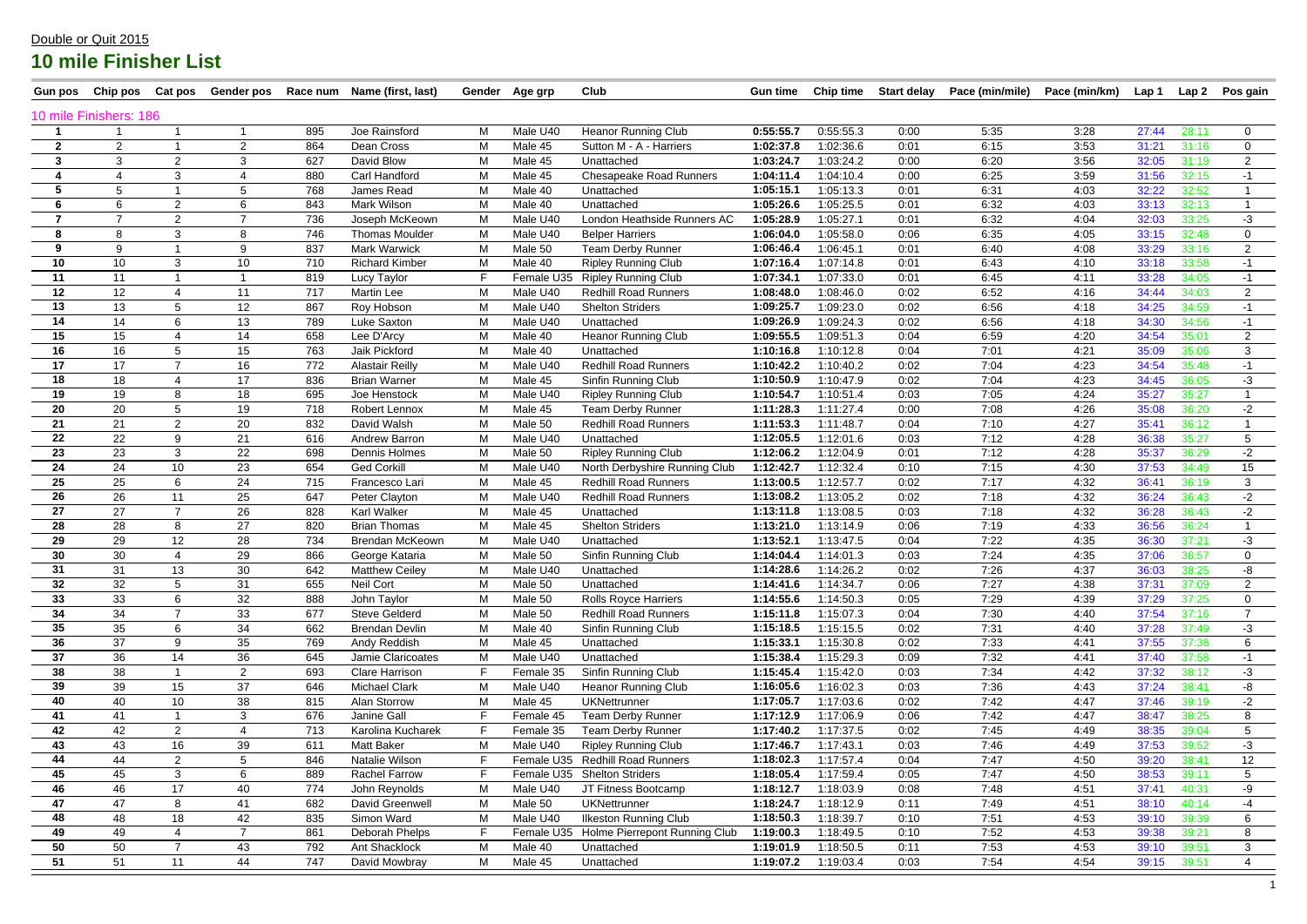| <b>Gun pos</b> | Chip pos | Cat pos           | Gender pos      | Race num | Name (first, last)         | Gender | Age grp    | <b>Club</b>                     | <b>Gun time</b> | <b>Chip time</b> | <b>Start delay</b> | Pace (min/mile) | Pace (min/km) | Lap 1 | Lap <sub>2</sub> | Pos gain        |
|----------------|----------|-------------------|-----------------|----------|----------------------------|--------|------------|---------------------------------|-----------------|------------------|--------------------|-----------------|---------------|-------|------------------|-----------------|
| 52             | 52       | 12                | 45              | 743      | <b>Richard Mitson</b>      | М      | Male 45    | Notts AC                        | 1:19:13.8       | 1:19:10.1        | 0:03               | 7:55            | 4:55          | 38:27 | 40:46            | -6              |
| 53             | 53       | 19                | 46              | 858      | Jonathan Parry             | M      | Male U40   | North Derbyshire Running Club   | 1:20:03.3       | 1:19:52.6        | 0:10               | 7:59            | 4:57          | 40:15 | 39:47            | 9               |
| 54             | 54       | 20                | 47              | 806      | <b>Robert Softley</b>      | M      | Male U40   | <b>Chesapeake Road Runners</b>  | 1:20:04.3       | 1:19:57.2        | 0:07               | 7:59            | 4:58          | 38:23 | 41:41            | $-10$           |
| 55             | 55       |                   | 8               | 765      | Lizzie Poole               | F.     | Female 40  | <b>Balanced Performance</b>     | 1:20:17.4       | 1:20:09.5        | 0:07               | 8:00            | 4:58          | 40:32 | 39:45            | 9               |
| 56             | 56       | 13                | 48              | 875      | <b>Steve Haskard</b>       | M      | Male 45    | Kimberley and District Striders | 1:20:46.8       | 1:20:33.2        | 0:13               | 8:03            | 5:00          | 40:00 | 40:46            | 5               |
| 57             | 58       |                   | 49              | 651      | Peter Collinge             | M      | Male 65+   | Vegetarian Cycling and AC       | 1:20:51.9       | 1:20:47.2        | 0:04               | 8:04            | 5:01          | 40:38 | 40:13            | 9               |
| 58             | 57       | 8                 | 50              | 844      | Neil Wilson                | M      | Male 40    | Derwent Runners (Derby)         | 1:20:53.7       | 1:20:46.2        | 0:07               | 8:04            | 5:01          | 40:32 | 40:21            | $\overline{7}$  |
| 59             | 59       |                   | 51              | 818      | <b>Steve Taylor</b>        | M      | Male 55    | Formula One Circuit Crew        | 1:21:02.4       | 1:21:00.0        | 0:02               | 8:06            | 5:01          | 39:05 | 41:56            | $-7$            |
| 60             | 61       | 9                 | 52              | 870      | Robert Lane                | M      | Male 40    | <b>Team Derby Runner</b>        | 1:21:09.8       | 1:21:07.5        | 0:02               | 8:06            | 5:02          | 38:24 | 42:45            | $-15$           |
| 61             | 60       | 2                 | 53              | 720      | <b>Colin Lewis</b>         | M      | Male 55    | Erewash Valley RC               | 1:21:12.3       | 1:21:06.0        | 0:06               | 8:06            | 5:02          | 40:17 | 40:54            | $\overline{2}$  |
| 62             | 64       | 9                 | 54              | 853      | Wayne Yearwood             | M      | Male 50    | <b>Ripley Running Club</b>      | 1:21:36.6       | 1:21:32.8        | 0:03               | 8:09            | 5:04          | 39:59 | 41:37            | $-2$            |
| 63             | 62       | 10                | 55              | 669      | <b>Richard Fildes</b>      | M      | Male 50    | Sinfin Running Club             | 1:21:36.9       | 1:21:19.9        | 0:17               | 8:07            | 5:03          | 41:30 | 40:06            | 9               |
| 64             | 63       | 2                 | 9               | 656      | <b>Cathy Cresswell</b>     | F.     | Female 40  | <b>Ripley Running Club</b>      | 1:21:39.9       | 1:21:30.1        | 0:09               | 8:09            | 5:03          | 42:08 | 39:31            | 12 <sup>2</sup> |
| 65             | 65       | 11                | 56              | 805      | <b>Andrew Softley</b>      | M      | Male 50    | <b>Chesapeake Road Runners</b>  | 1:21:47.3       | 1:21:40.6        | 0:06               | 8:10            | 5:04          | 38:39 | 43:07            | $-17$           |
| 66             | 66       | 12 <sup>2</sup>   | 57              | 856      | Paul Stacey                | М      | Male 50    | <b>Redhill Road Runners</b>     | 1:21:55.6       | 1:21:52.9        | 0:02               | 8:11            | 5:05          | 39:03 | 42:52            | $-15$           |
| 67             | 67       | 21                | 58              | 862      | William Johnson            | M      | Male U40   | Unattached                      | 1:22:10.0       | 1:22:04.7        | 0:05               | 8:12            | 5:06          | 40:43 | 41:26            | $\Omega$        |
| 68             | 68       | 10                | 59              | 874      | Darren Knight              | M      | Male 40    | <b>Chesapeake Road Runners</b>  | 1:22:14.3       | 1:22:09.0        | 0:05               | 8:12            | 5:06          | 39:49 | 42:24            | -9              |
| 69             | 69       | 3                 | 10 <sup>°</sup> | 643      | Nicola Chamberlain         |        | Female 35  | Kimberley and District Striders | 1:22:19.3       | 1:22:15.5        | 0:03               | 8:13            | 5:06          | 40:56 | 41:22            | $-1$            |
| 70             | 70       | 5                 | 11              | 705      | <b>Charlotte Kenny</b>     |        | Female U35 | Holme Pierrepont Running Club   | 1:22:40.2       | 1:22:28.7        | 0:11               | 8:14            | 5:07          | 41:27 | 41:12            |                 |
| 71             | 72       | 13                | 60              | 896      | <b>Nick Bates</b>          | M      | Male 50    | <b>Belper Harriers</b>          | 1:24:02.1       | 1:23:57.1        | 0:05               | 8:23            | 5:12          | 39:39 | 44:22            | $-13$           |
| 72             | 71       | 3                 | 61              | 821      | <b>Karl Tietz</b>          | M      | Male 55    | <b>Ripley Running Club</b>      | 1:24:03.8       | 1:23:53.7        | 0:10               | 8:23            | 5:12          | 42:09 | 41:54            | 6               |
| 73             | 73       | 6                 | 12              | 605      | Catherine Allen            | F.     | Female U35 | Formula One Circuit Crew        | 1:24:23.6       | 1:24:20.6        | 0:02               | 8:26            | 5:14          | 41:25 | 42:57            | -3              |
| 74             | 74       | 22                | 62              | 890      | <b>Gavin Chadwick</b>      | М      | Male U40   | Rolls Royce Harriers            | 1:24:37.3       | 1:24:29.2        | 0:08               | 8:26            | 5:14          | 42:17 | 42:19            | 5               |
| 75             | 75       | $\overline{7}$    | 13              | 728      | <b>Fleur Marriott</b>      |        |            | Female U35 Unattached           | 1:24:37.9       | 1:24:29.8        | 0:08               | 8:26            | 5:15          | 42:08 | 42:29            | $\overline{2}$  |
| 76             | 76       | 8                 | 14              | 739      | Laura Merryweather         |        | Female U35 | <b>Redhill Road Runners</b>     | 1:24:52.9       | 1:24:48.8        | 0:04               | 8:28            | 5:16          | 42:04 | 42:48            | $-2$            |
| 77             | 78       | 23                | 63              | 847      | Simon Winter               | M      | Male U40   | Unattached                      | 1:25:06.3       | 1:25:00.1        | 0:06               | 8:30            | 5:16          | 42:57 | 42:08            | 6               |
| 78             | 77       | 11                | 64              | 632      | Simon Bray                 | M      | Male 40    | Sinfin Running Club             | 1:25:15.8       | 1:24:59.6        | 0:16               | 8:29            | 5:16          | 42:06 | 43:09            | $-3$            |
| 79             | 79       | 24                | 65              | 784      | <b>Christopher Russell</b> | M      | Male U40   | Unattached                      | 1:25:58.7       | 1:25:52.1        | 0:06               | 8:35            | 5:20          | 42:58 | 43:00            | 5               |
| 80             | 80       | 14                | 66              | 607      | <b>Matthew Arnold</b>      | M      | Male 45    | <b>Balanced Performance</b>     | 1:26:20.9       | 1:26:13.8        | 0:07               | 8:37            | 5:21          | 41:17 | 45:03            | $-11$           |
| 81             | 81       | 25                | 67              | 873      | Mike Drury                 | M      | Male U40   | <b>Redhill Road Runners</b>     | 1:26:27.4       | 1:26:21.4        | 0:05               | 8:38            | 5:21          | 43:37 | 42:50            | 9               |
| 82             | 82       | $12 \overline{ }$ | 68              | 803      | Dean Smith                 | M      | Male 40    | <b>Rolls Royce Harriers</b>     | 1:26:46.2       | 1:26:42.2        | 0:04               | 8:40            | 5:23          | 42:19 | 44:26            | $-2$            |
| 83             | 83       | 26                | 69              | 619      | Matt Batterham             | M      | Male U40   | Kimberley and District Striders | 1:27:03.8       | 1:26:47.9        | 0:15               | 8:40            | 5:23          | 42:57 | 44:06            | -1              |
| 84             | 84       | 27                | 70              | 824      | Leigh Turner               | M      | Male U40   | Unattached                      | 1:27:03.9       | 1:26:55.1        | 0:08               | 8:41            | 5:24          | 43:05 | 43:58            |                 |
| 85             | 86       | 13                | 71              | 750      | Mick Nicholson             | М      | Male 40    | JT Fitness Bootcamp             | 1:27:06.6       | 1:26:58.5        | 0:08               | 8:41            | 5:24          | 41:54 | 45:11            | $-12$           |
| 86             | 85       | 28                | 72              | 777      | Neil Rigby                 | M      | Male U40   | <b>Shelton Striders</b>         | 1:27:17.4       | 1:26:55.7        | 0:21               | 8:41            | 5:24          | 43:19 | 43:57            | $\overline{2}$  |
| 87             | 87       | $\overline{2}$    | 15              | 879      | Elizabeth Bridgen          |        | Female 45  | Erewash Valley RC               | 1:28:20.3       | 1:28:14.1        | 0:06               | 8:49            | 5:28          | 43:28 | 44:52            | $\overline{2}$  |
| 88             | 89       | 14                | 73              | 823      | Gareth Tomlinson           | M      | Male 40    | <b>Wreake Runners</b>           | 1:28:26.3       | 1:28:14.6        | 0:11               | 8:49            | 5:28          | 42:42 | 45:43            | $-7$            |
| 89             | 90       | 15                | 74              | 848      | Jon Wood                   | М      | Male 40    | Unattached                      | 1:28:28.7       | 1:28:20.4        | 0:08               | 8:50            | 5:29          | 44:09 | 44:18            | $5\overline{)}$ |
| 90             | 88       | 15                | 75              | 834      | Dean Ward                  | М      | Male 45    | <b>Shelton Striders</b>         | 1:28:35.5       | 1:28:14.2        | 0:21               | 8:49            | 5:28          | 45:31 | 43:03            | 11              |
| 91             | 91       | 9                 | 16              | 781      | Amy Robinson               |        |            | Female U35 Belper Harriers      | 1:28:47.1       | 1:28:42.0        | 0:05               | 8:52            | 5:30          | 45:19 | 43:28            | 9               |
| 92             | 92       |                   | 17              | 652      | Maddy Collinge             |        | Female 60+ | Mansfield Harriers and AC       | 1:28:50.4       | 1:28:45.2        | 0:05               | 8:52            | 5:30          | 44:20 | 44:29            | 3               |
| 93             | 94       |                   | 18              | 830      | Victoria Walker            | F      | Female 35  | Unattached                      | 1:29:02.1       | 1:28:58.1        | 0:04               | 8:53            | 5:31          | 43:43 | 45:18            | $-2$            |
| 94             | 93       | 3                 | 19              | 686      | Alex Hall                  | F.     | Female 40  | <b>Shelton Striders</b>         | 1:29:09.0       | 1:28:58.0        | 0:11               | 8:53            | 5:31          | 44:49 | 44:19            | $\mathbf{3}$    |
| 95             | 95       | 16                | 76              | 694      | <b>Matthew Henning</b>     | M      | Male 40    | Unattached                      | 1:29:40.1       | 1:29:20.0        | 0:20               | 8:56            | 5:33          | 44:34 | 45:05            |                 |
| 96             | 96       | 29                | 77              | 675      | <b>Chris Frost</b>         | M      | Male U40   | AV Tri                          | 1:29:48.3       | 1:29:40.0        | 0:08               | 8:58            | 5:34          | 43:11 | 46:36            | -9              |
| 97             | 97       | 30                | 78              | 838      | Jake Warwick               | М      | Male U40   | AV Tri                          | 1:30:00.8       | 1:29:52.3        | 0:08               | 8:59            | 5:35          | 43:11 | 46:49            | $-11$           |
| 98             | 98       | 16                | 79              | 885      | Matthew Whitmill           | М      | Male 45    | Kimberley and District Striders | 1:30:41.1       | 1:30:22.9        | 0:18               | 9:02            | 5:36          | 45:35 | 45:05            | $5\overline{)}$ |
| 99             | 100      | 4                 | 20              | 672      | Jayne Fitzpatrick          | F      | Female 40  | <b>Ripley Running Club</b>      | 1:30:43.4       | 1:30:37.0        | 0:06               | 9:03            | 5:37          | 43:53 | 46:49            | $-7$            |
| 100            | 101      | 10 <sup>°</sup>   | 21              | 722      | Rebecca Lineker            |        |            | Female U35 Ripley Running Club  | 1:30:43.9       | 1:30:37.8        | 0:06               | 9:03            | 5:37          | 43:53 | 46:50            | $-7$            |
| 101            | 99       | 11                | 22              | 817      | Sarah Sutton               |        |            | Female U35 Team Derby Runner    | 1:30:49.4       | 1:30:28.0        | 0:21               | 9:02            | 5:37          | 45:36 | 45:13            | 3               |
| 102            | 102      | $2^{\circ}$       | 80              | 882      | Derek Brailsford           | М      | Male $65+$ | Saints & Sinners Crawley        | 1:32:24.1       | 1:31:54.3        | 0:29               | 9:11            | 5:42          | 45:35 | 46:48            | $\mathbf 0$     |
| 103            | 103      | 5 <sup>5</sup>    | 23              | 714      | Claudia Kuster             | F.     | Female 40  | Unattached                      | 1:32:39.7       | 1:32:31.2        | 0:08               | 9:15            | 5:44          | 45:12 | 47:27            | $-5$            |
|                |          |                   |                 |          |                            |        |            |                                 |                 |                  |                    |                 |               |       |                  |                 |

## Double or Quit 2015 **10 mile Finisher List**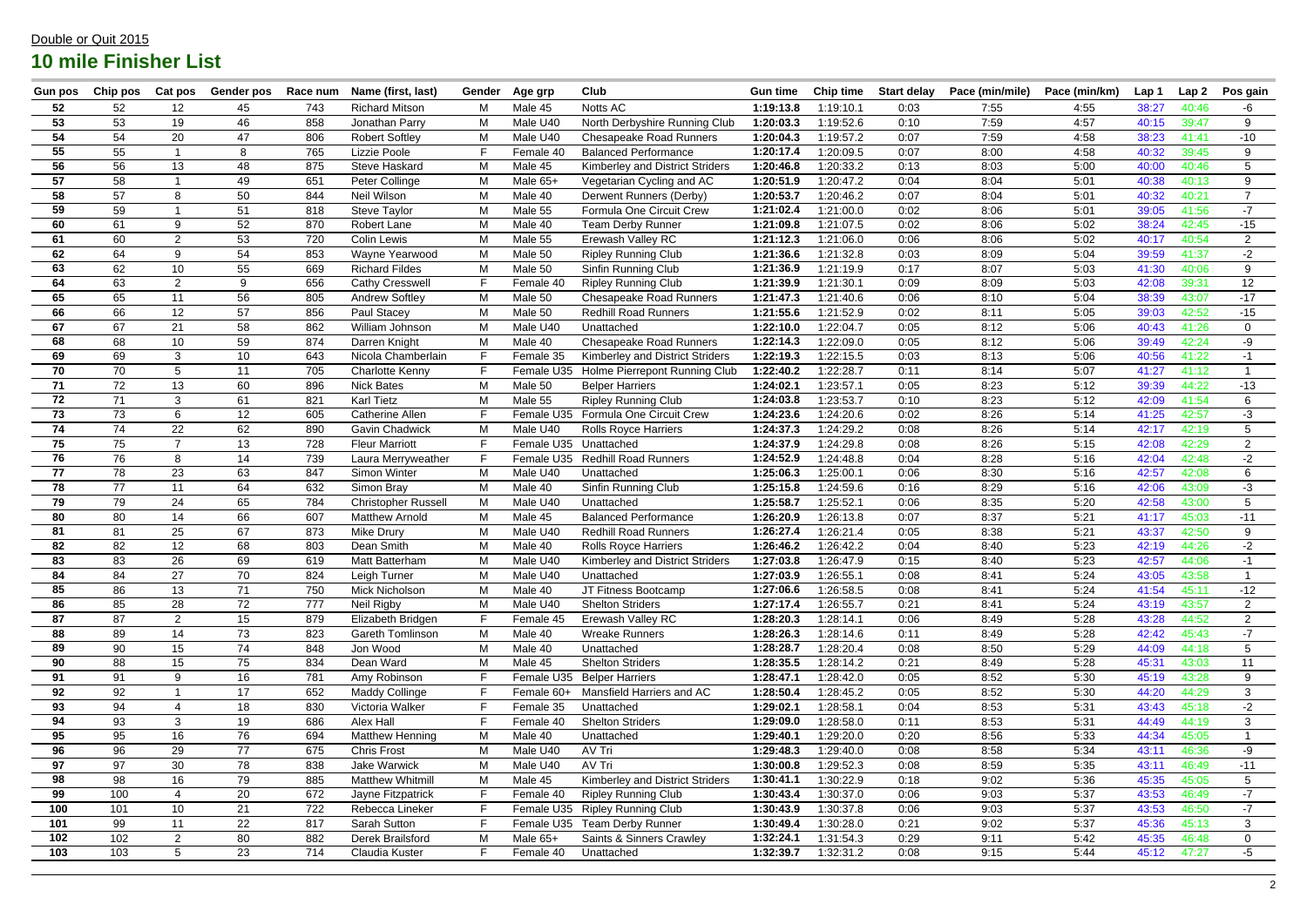| <b>Gun pos</b>   | Chip pos | Cat pos         | Gender pos | Race num | Name (first, last)        | Gender | Age grp    | <b>Club</b>                                | <b>Gun time</b> | <b>Chip time</b> | <b>Start delay</b> | Pace (min/mile) | Pace (min/km) | Lap 1 | Lap <sub>2</sub> | Pos gain       |
|------------------|----------|-----------------|------------|----------|---------------------------|--------|------------|--------------------------------------------|-----------------|------------------|--------------------|-----------------|---------------|-------|------------------|----------------|
| 104              | 104      | 6               | 24         | 850      | Helena Wootton            |        | Female 40  | Unattached                                 | 1:32:39.7       | 1:32:32.0        | 0:07               | 9:15            | 5:44          | 45:55 | 46:43            | 2              |
| 105              | 105      | 12              | 25         | 776      | Tanya Richardson          |        | Female U35 | <b>Chesapeake Road Runners</b>             | 1:32:57.4       | 1:32:40.3        | 0:17               | 9:16            | 5:45          | 46:17 | 46:40            | 4              |
| 106              | 106      | 31              | 81         | 637      | Andrew Brown              | M      | Male U40   | Unattached                                 | 1:33:06.8       | 1:32:50.9        | 0:15               | 9:17            | 5:46          | 45:58 | 47:08            | 2              |
| 107              | 107      | 3               | 26         | 761      | Liz Phillips              |        | Female 45  | <b>Shelton Striders</b>                    | 1:33:12.3       | 1:33:01.5        | 0:10               | 9:18            | 5:46          | 45:57 | 47:14            | $\Omega$       |
| 108              | 108      | 13              | 27         | 891      | <b>Rachael Cooper</b>     |        |            | Female U35 Unattached                      | 1:33:39.7       | 1:33:21.6        | 0:18               | 9:20            | 5:48          | 45:42 | 47:57            | $-3$           |
| 109              | 109      | 17              | 82         | 723      | Simon Litchfield          | M      | Male 45    | Holme Pierrepont Running Club              | 1:33:47.4       | 1:33:26.6        | 0:20               | 9:20            | 5:48          | 46:33 | 47:13            | 3              |
| 110              | 110      | 32              | 83         | 878      | Samuel Nimo               | M      | Male U40   | Unattached                                 | 1:34:19.6       | 1:34:07.4        | 0:12               | 9:24            | 5:50          | 50:25 | 43:54            | 25             |
| 111              | 111      | 14              | 28         | 684      | Georgina Grimshaw         | F      |            | Female U35 Kimberley and District Striders | 1:34:33.5       | 1:34:17.0        | 0:16               | 9:25            | 5:51          | 47:52 | 46:40            | 10             |
| 112              | 112      | 15              | 29         | 636      | Jacqui Brookes            |        |            | Female U35 Notts Women Runners             | 1:35:12.4       | 1:34:58.0        | 0:14               | 9:29            | 5:54          | 45:17 | 49:54            | $-13$          |
| 113              | 113      | 17              | 84         | 790      | lan Sayers                | M      | Male 40    | Unattached                                 | 1:35:25.3       | 1:35:10.6        | 0:14               | 9:31            | 5:54          | 46:59 | 48:25            |                |
| 114              | 114      | 5               | 30         | 791      | <b>Claire Sayers</b>      |        | Female 35  | <b>Notts Women Runners</b>                 | 1:35:25.5       | 1:35:11.3        | 0:14               | 9:31            | 5:54          | 47:00 | 48:25            |                |
| 115              | 116      | $\overline{2}$  | 31         | 779      | Eleanor Robinson          |        | Female 60+ | <b>Ripley Running Club</b>                 | 1:36:23.5       | 1:36:18.3        | 0:05               | 9:37            | 5:59          | 46:49 | 49:33            | $-2$           |
| 116              | 115      | 16              | 32         | 822      | Michelle Tilbury          |        | Female U35 | <b>Kimberley and District Striders</b>     | 1:36:25.6       | 1:36:09.9        | 0:15               | 9:36            | 5:58          | 48:35 | 47:49            | 9              |
| 117              | 117      | $\overline{7}$  | 33         | 849      | Daniella Wood             | F      | Female 40  | Erewash Valley RC                          | 1:36:36.9       | 1:36:24.3        | 0:12               | 9:38            | 5:59          | 48:36 | 48:00            | 9              |
| 118              | 119      | 33              | 85         | 810      | David Stevenson           | M      | Male U40   | Unattached                                 | 1:36:56.0       | 1:36:49.0        | 0:06               | 9:40            | 6:00          | 46:29 | 50:26            | $-7$           |
| 119              | 120      | 34              | 86         | 709      | <b>Stuart Kilner</b>      | M      | Male U40   | Unattached                                 | 1:36:56.1       | 1:36:49.3        | 0:06               | 9:40            | 6:00          | 46:29 | 50:26            | -9             |
| 120              | 118      | 18              | 87         | 726      | <b>Steven Marriott</b>    | M      | Male 40    | Unattached                                 | 1:37:06.7       | 1:36:48.9        | 0:17               | 9:40            | 6:00          | 47:05 | 50:00            | $-4$           |
| 121              | 121      | 8               | 34         | 727      | <b>Clare Marriott</b>     |        | Female 40  | Unattached                                 | 1:37:07.4       | 1:36:49.6        | 0:17               | 9:40            | 6:00          | 47:05 | 50:01            | -4             |
| 122              | 122      | 9               | 35         | 653      | <b>Clare Cooper</b>       |        | Female 40  | <b>Belper Harriers</b>                     | 1:37:39.5       | 1:37:20.3        | 0:19               | 9:44            | 6:02          | 49:59 | 47:40            | 9              |
| 123              | 124      | 17              | 36         | 735      | Mellissa McKeown          |        | Female U35 | Unattached                                 | 1:37:47.3       | 1:37:39.9        | 0:07               | 9:45            | 6:04          | 47:16 | 50:31            | $-5$           |
| 124              | 123      | 10 <sup>°</sup> | 37         | 751      | Michele Noble             |        | Female 40  | Unattached                                 | 1:37:52.9       | 1:37:29.1        | 0:23               | 9:44            | 6:03          | 51:26 | 46:26            | 16             |
| 125              | 125      | 19              | 88         | 601      | Michael Abrahams          | M      | Male 40    | Goyt Valley Striders                       | 1:38:11.3       | 1:37:51.5        | 0:19               | 9:47            | 6:04          | 49:34 | 48:37            | 5              |
| 126              | 126      |                 | 38         | 797      | Cris Sillito              |        | Female 45  | North Derbyshire Running Club              | 1:38:21.7       | 1:38:04.6        | 0:17               | 9:48            | 6:05          | 49:09 | 49:12            | $\overline{2}$ |
| 127              | 128      |                 | 39         | 827      | Lorraine Varney           | F      | Female 55  | Formula One Circuit Crew                   | 1:38:38.8       | 1:38:28.2        | 0:10               | 9:50            | 6:07          | 48:40 | 49:58            | $\mathbf 0$    |
| 128              | 127      | 11              | 40         | 813      | <b>Diane Stewart</b>      |        | Female 40  | Mansfield Harriers and AC                  | 1:38:42.1       | 1:38:27.3        | 0:14               | 9:50            | 6:07          | 48:25 | 50:16            | $-4$           |
| 129              | 129      | 6               | 41         | 661      | Gemma Daykin              | F      | Female 35  | Unattached                                 | 1:39:10.8       | 1:39:01.3        | 0:09               | 9:54            | 6:09          | 48:24 | 50:45            | -6             |
| 130              | 130      | 35              | 89         | 754      | Andrew Oxenham            | M      | Male U40   | <b>Killamarsh Kestrels</b>                 | 1:39:50.1       | 1:39:40.6        | 0:09               | 9:58            | 6:11          | 48:17 | 51:32            | -8             |
| 131              | 131      | 4               | 90         | 621      | Ken Bell                  | M      | Male 55    | <b>Wilne Runners</b>                       | 1:40:04.9       | 1:39:43.3        | 0:21               | 9:58            | 6:11          | 53:05 | 46:59            | 23             |
| 132              | 132      | 36              | 91         | 799      | James Slater              | M      | Male U40   | <b>Smalley Road Runners</b>                | 1:41:30.4       | 1:41:20.2        | 0:10               | 10:08           | 6:17          | 47:28 | 54:01            | $-12$          |
| 133              | 133      | 20              | 92         | 782      | Kevin Roughton            | М      | Male 40    | Erewash Valley RC                          | 1:41:46.3       | 1:41:39.6        | 0:06               | 10:09           | 6:19          | 49:27 | 52:19            | -4             |
| 134              | 134      |                 | 42         | 833      | Kathryn Walsh             | F      | Female 50  | <b>Redhill Road Runners</b>                | 1:42:36.8       | 1:42:22.5        | 0:14               | 10:14           | 6:21          | 50:09 | 52:27            | $-2$           |
| 135              | 135      | 5               | 43         | 610      | <b>Beverley Baker</b>     | F      | Female 45  | <b>Sheffield Running Club</b>              | 1:42:40.7       | 1:42:27.9        | 0:12               | 10:14           | 6:22          | 47:18 | 55:22            | $-16$          |
| 136              | 136      | 18              | 44         | 893      | <b>Natalie Cooper</b>     | F.     |            | Female U35 Unattached                      | 1:43:13.1       | 1:42:55.5        | 0:17               | 10:17           | 6:23          | 51:17 | 51:55            | $\overline{2}$ |
| 137              | 137      | 19              | 45         | 894      | <b>Beth Mullan-Feroze</b> |        |            | Female U35 Unattached                      | 1:43:13.2       | 1:42:55.6        | 0:17               | 10:17           | 6:23          | 51:17 | 51:55            | $\overline{2}$ |
| 138              | 138      | 18              | 93         | 738      | Joseph Melbourne          | M      | Male 45    | <b>Team Derby Runner</b>                   | 1:44:17.7       | 1:44:03.8        | 0:13               | 10:24           | 6:27          | 50:19 | 53:58            | $-5$           |
| 139              | 139      | 19              | 94         | 809      | Ade Stevenson             | M      | Male 45    | Beeston AC                                 | 1:44:18.3       | 1:44:06.2        | 0:12               | 10:24           | 6:28          | 50:19 | 53:59            | -5             |
| 140              | 140      | $\overline{7}$  | 46         | 771      | Helen Reid                |        | Female 35  | Unattached                                 | 1:44:26.2       | 1:44:17.3        | 0:08               | 10:25           | 6:28          | 53:16 | 51:09            | 15             |
| 141              | 141      | 37              | 95         | 634      | Jim Breen                 | M      | Male U40   | Unattached                                 | 1:44:49.9       | 1:44:33.1        | 0:16               | 10:27           | 6:29          | 51:04 | 53:44            | $-4$           |
| 142              | 142      | 20              | 47         | 703      | Laura Johnson             |        |            | Female U35 Unattached                      | 1:45:22.9       | 1:44:56.6        | 0:26               | 10:29           | 6:31          | 52:08 | 53:14            |                |
| 143              | 143      | 21              | 48         | 729      | <b>Keeley Massey</b>      |        |            | Female U35 Unattached                      | 1:45:30.2       | 1:45:17.0        | 0:13               | 10:31           | 6:32          | 52:23 | 53:06            | $\overline{4}$ |
| 144              | 144      | 6               | 49         | 802      | Jackie Smith              | F      | Female 45  | <b>Notts Women Runners</b>                 | 1:45:47.2       | 1:45:35.4        | 0:11               | 10:33           | 6:33          | 52:49 | 52:58            | $\overline{7}$ |
| 145              | 145      | 22              | 50         | 811      | Lyndsey Stevenson         | F      |            | Female U35 Unattached                      | 1:45:53.6       | 1:45:35.5        | 0:18               | 10:33           | 6:33          | 52:17 | 53:36            | -1             |
| 146              | 146      | 23              | 51         | 786      | Caroline Rye              |        |            | Female U35 Unattached                      | 1:45:57.7       | 1:45:38.5        | 0:19               | 10:33           | 6:33          | 52:22 | 53:35            | $\overline{0}$ |
| 147              | 147      | 24              | 52         | 699      | Sarah Hough               |        |            | Female U35 Notts Women Runners             | 1:45:59.6       | 1:45:44.9        | 0:14               | 10:34           | 6:34          | 51:58 | 54:01            | $-5$           |
| 148              | 148      | 8               | 53         | 762      | Nicola Photiou            | F      | Female 35  | <b>Erewash Valley RC</b>                   | 1:46:01.2       | 1:45:50.3        | 0:10               | 10:35           | 6:34          | 51:56 | 54:04            | $-7$           |
| 149              | 149      | 25              | 54         | 787      | Katie Rye                 |        |            | Female U35 Unattached                      | 1:47:02.3       | 1:46:42.5        | 0:19               | 10:40           | 6:37          | 52:26 | 54:35            | $-1$           |
| 150              | 150      | 38              | 96         | 785      | Steven Rye                | M      | Male U40   | Unattached                                 | 1:47:28.5       | 1:47:08.6        | 0:19               | 10:42           | 6:39          | 52:28 | 55:00            | $\mathbf 0$    |
| 151              | 151      | 9               | 55         | 829      | Jo Walker                 |        | Female 35  | Unattached                                 | 1:47:28.8       | 1:47:09.9        | 0:18               | 10:42           | 6:39          | 52:28 | 55:00            | $-2$           |
| $\overline{152}$ | 152      | 21              | 97         | 623      | <b>Martin Biddle</b>      | M      | Male 40    | Unattached                                 | 1:47:40.1       | 1:47:23.6        | 0:16               | 10:44           | 6:40          | 50:53 | 56:46            | $-16$          |
| 153              | 153      | 26              | 56         | 840      | Susan Wheatcroft          | F      |            | Female U35 Unattached                      | 1:49:16.0       | 1:49:05.9        | 0:10               | 10:54           | 6:46          | 52:54 | 56:21            | -1             |
| 154              | 154      | 27              | 57         | 614      | <b>Carrie Barker</b>      | F      |            | Female U35 Notts Women Runners             | 1:49:16.0       | 1:49:06.0        | 0:09               | 10:54           | 6:46          | 52:54 | 56:21            | -1             |
| 155              | 155      | 10 <sub>1</sub> | 58         | 766      | Jennifer Price            |        | Female 35  | Sweatshop Running Club                     | 1:50:27.2       | 1:50:08.0        | 0:19               | 11:00           | 6:50          | 52:19 | 58:07            | $-10$          |
|                  |          |                 |            |          |                           |        |            |                                            |                 |                  |                    |                 |               |       |                  |                |

## Double or Quit 2015 **10 mile Finisher List**